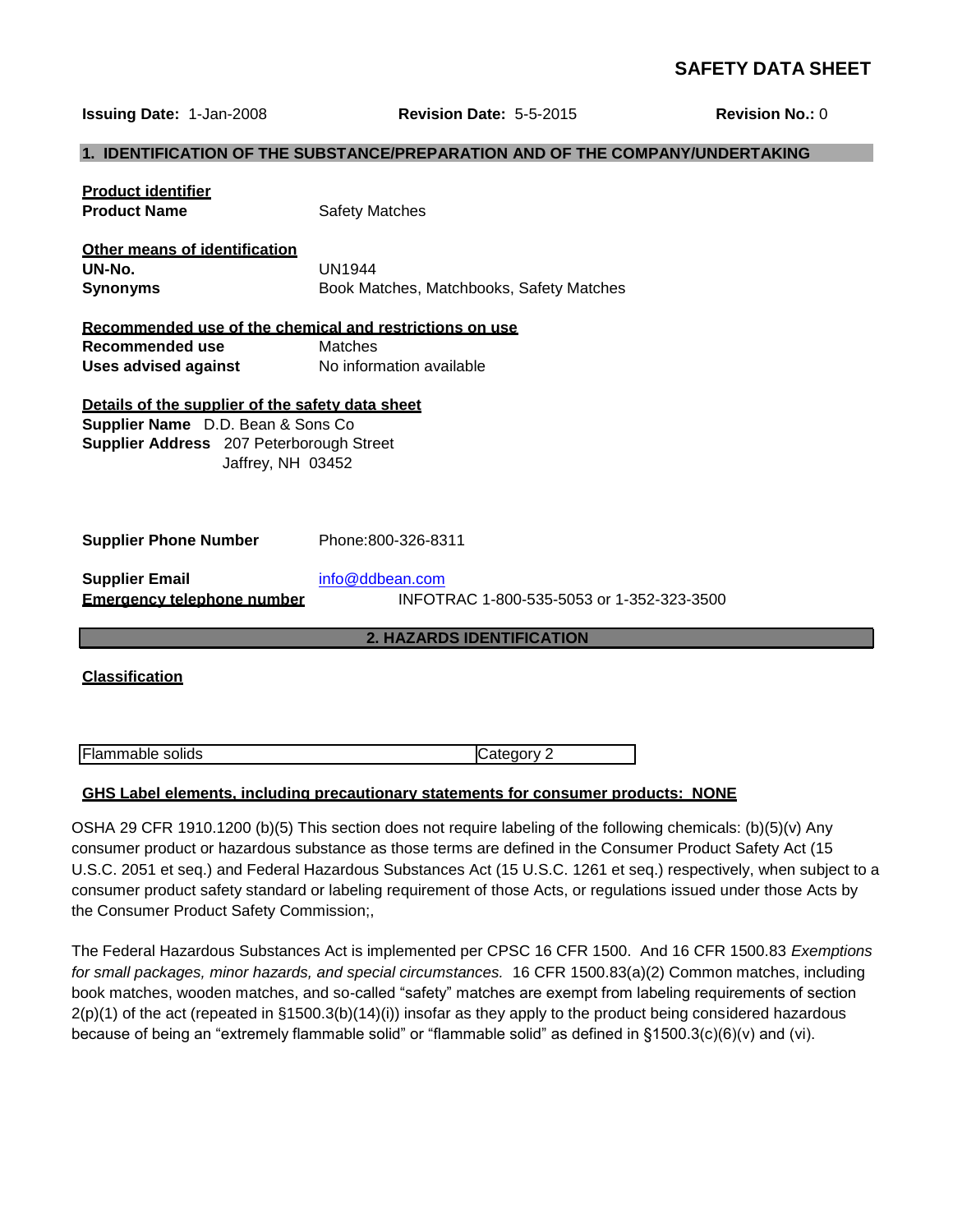Safety matches are regulated as a consumer product by the Consumer Products Safety Commission, 16 CFR 1202, *Safety Standard for Matchbooks.* This standard requires the following labeling and marking:

16 CFR § 1202.6 Marking. (a) The manufacturer's or private labeler's name and city or a symbol which will identify the name and city shall appear on the matchbook. In addition, every private labeler must label the matchbook with a code which enables it to identify, if requested, the manufacturer of the product. (b) Boxes or cartons in which two or more caddies are shipped shall be marked ''For safety, store in a cool, dry place.''

#### **Precautionary Statements - Storage**

Store in a cool, dry place

### **Precautionary Statements - Disposal**

None

#### **Hazards not otherwise classified (HNOC)**

Smoke from fire may be irritating to lungs and eyes.

#### **Unknown Toxicity**

None known

### **Other Information**

Safety matches are a consumer product and regulated by the U.S. Consumer Products Safety Commission. Labeling/marking requirements are outlined in 16 CFR 1202, *Safety Standard for Matches.*

Safety matches are shipped under DOT regulations, 49 CFR 173.186(c) and are marked per that regulation.

### **Interactions with Other Chemicals**

No information available

| <b>Chemical Name</b>         | <b>CAS No.</b> | Weight-%      |
|------------------------------|----------------|---------------|
| Match:                       |                |               |
| Sulfur                       | 7704-34-9      | 0.4%          |
| Potassium chlorate           | 3811-04-9      | 4%            |
| <b>Striker Strip:</b>        |                |               |
| Amorphous Red<br>Phosphorous | 7723-14-0      | < 1.0<br>$\%$ |
|                              |                |               |
|                              |                |               |
|                              |                |               |

# **3. COMPOSITION/INFORMATION ON INGREDIENTS**

#### **4. FIRST AID MEASURES**

| <b>First aid measures</b><br><b>Burns:</b> | Treat all thermal burns with appropriate first aid measures for degree of burn                                                                                                                                                                             |
|--------------------------------------------|------------------------------------------------------------------------------------------------------------------------------------------------------------------------------------------------------------------------------------------------------------|
| <b>Respiratory Distress:</b>               | Remove to fresh air and seek medical attention for smoke inhalation                                                                                                                                                                                        |
| Eyes:                                      | Flush with fresh water for 15 minutes and seek medical attention.                                                                                                                                                                                          |
| Ingestion:                                 | While potassium chlorate is classified as a harmful substance, the quantity<br>present in a single match is very low (typically 8 mg in a single match). With an<br>LD50 of 1870 mg/kg of body weight, death may occur after ingestion of around<br>Page 2 |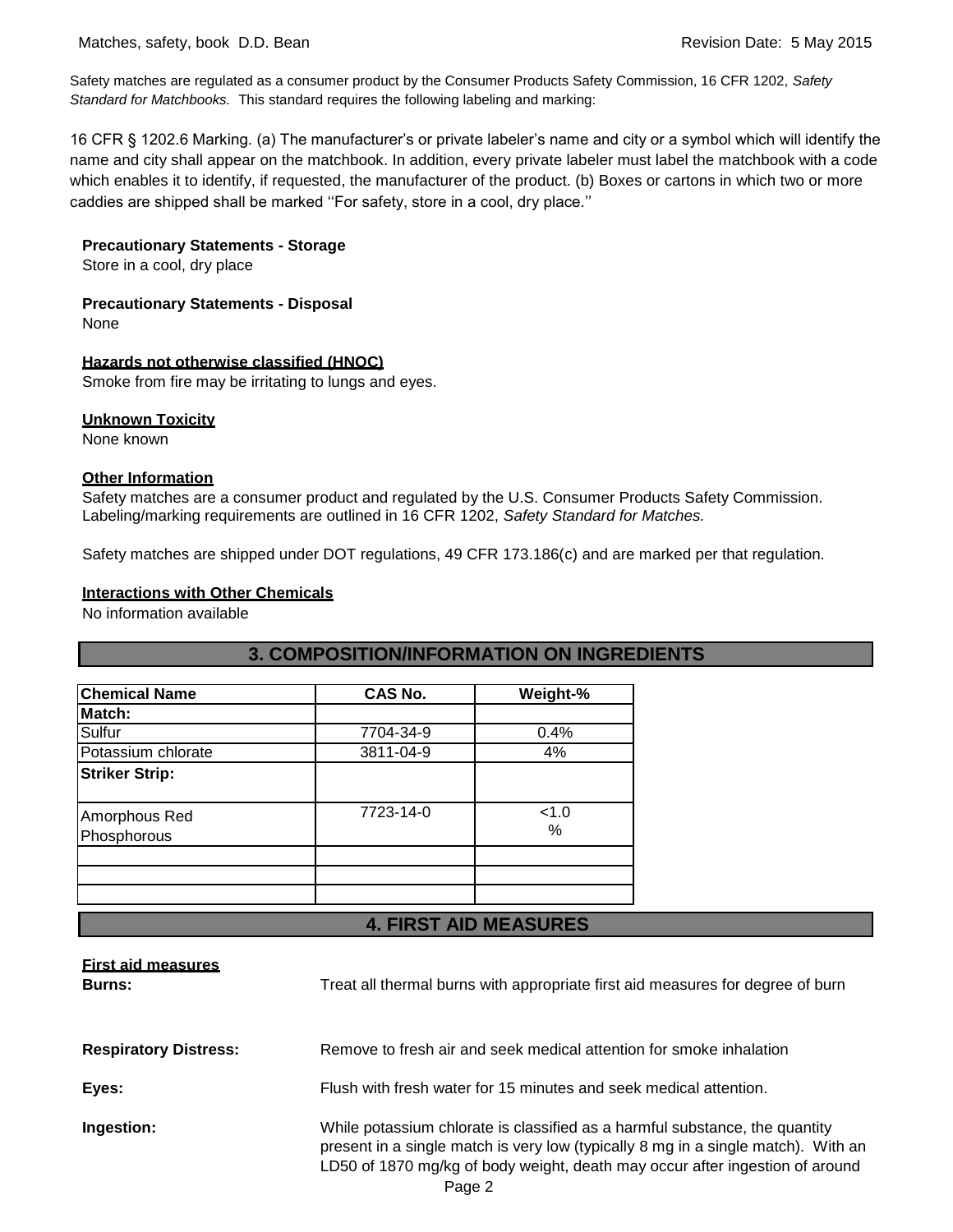106 matches/pound of body weight, i.e. over 2,125 matches for a

20 pound child. The quantities of matches are so large that the health risk is considered negligible.

## **Most important symptoms and effects, both acute and delayed**

**Most important symptoms and** Coughing and/ or wheezing from smoke inhalation. Difficulty in breathing. **Effects**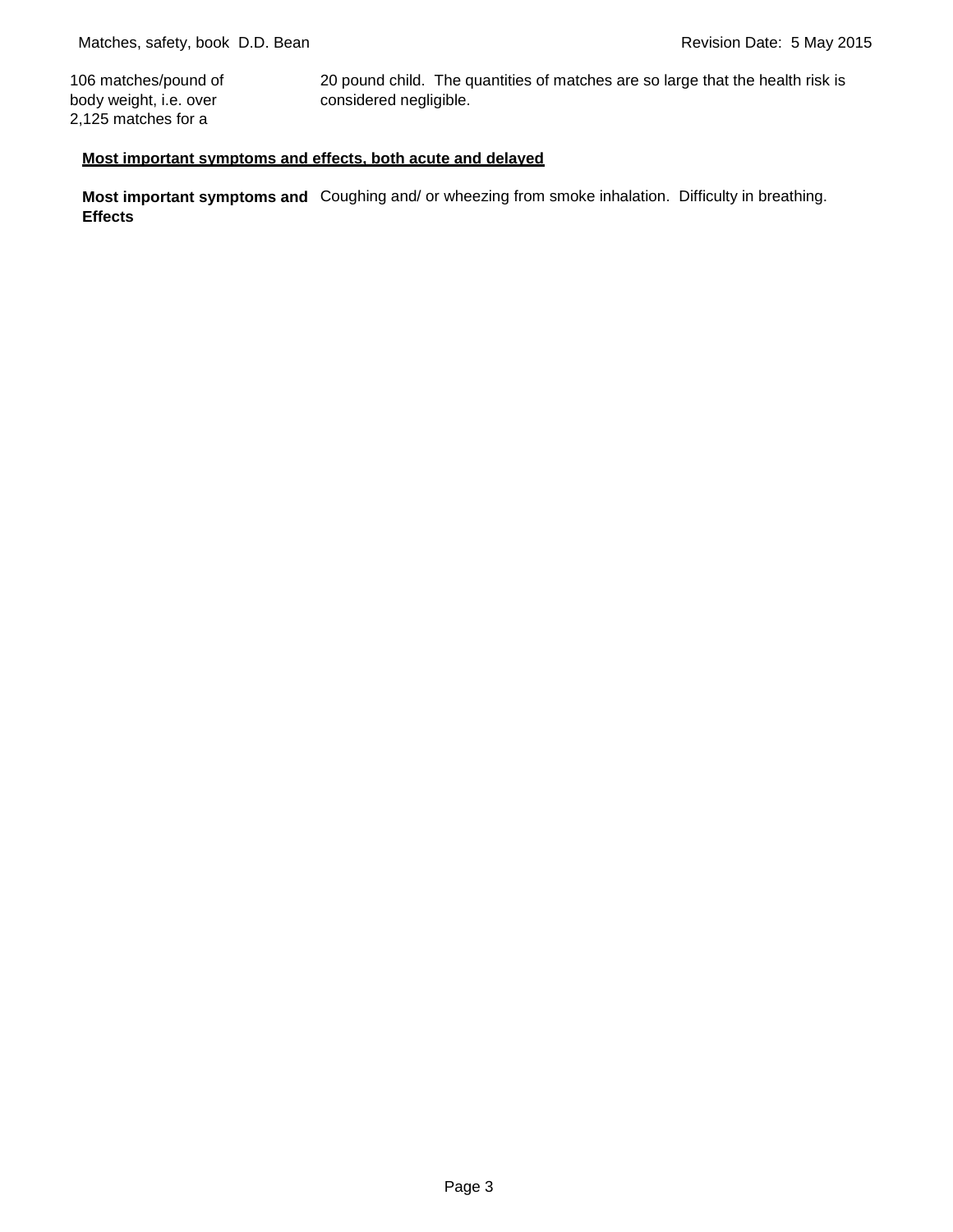Matches, safety, book D.D. Bean Revision Date: 5 May 2015

**Indication of any immediate medical attention and special treatment needed**

**Notes to Physician** Treat symptomatically

## **5. FIRE-FIGHTING MEASURES**

## **Suitable Extinguishing Media**

Water is the most effective extinguishant, but dry chemical, CO2, sand, earth, or regular foam can be used.

#### **Unsuitable Extinguishing Media**

Not known

**Specific Hazards Arising from the Chemical**

A large quantity of matches may burn rapidly with flare burning effect.

**Uniform Fire Code** FLAMMABLE SOLID: INORGANIC

### **Hazardous Combustion Products**

Oxides of carbon, oxides of sulfur

### **Protective equipment and precautions for firefighters**

Move containers from fire area if you can do it without risk

# **6. ACCIDENTAL RELEASE MEASURES**

### **Personal precautions, protective equipment and emergency procedures**

**Personal Precautions** The likelihood of match head composition being released into the environment is low. If significant quantities of matches are released by breakage or spillage then remove all potential sources of ignition, salvage any undamaged product and wet down the remaining product before cleaning up.

# **7. HANDLING AND STORAGE**

#### **Precautions for safe handling**

**Handling** In storage, matches give off no toxic fumes or flammable gases. Matches do not spontaneously catch fire although fires can occur if the product is mishandled. Handling and storage requirements are such as to minimize sources of ignition, and other highly flammable materials.

#### **Conditions for safe storage, including any incompatibilities**

**Storage** For safety, store in a cool, dry place, away from heat, open flames or sparks, or flammable materials.

**Incompatible Products** None known based on available information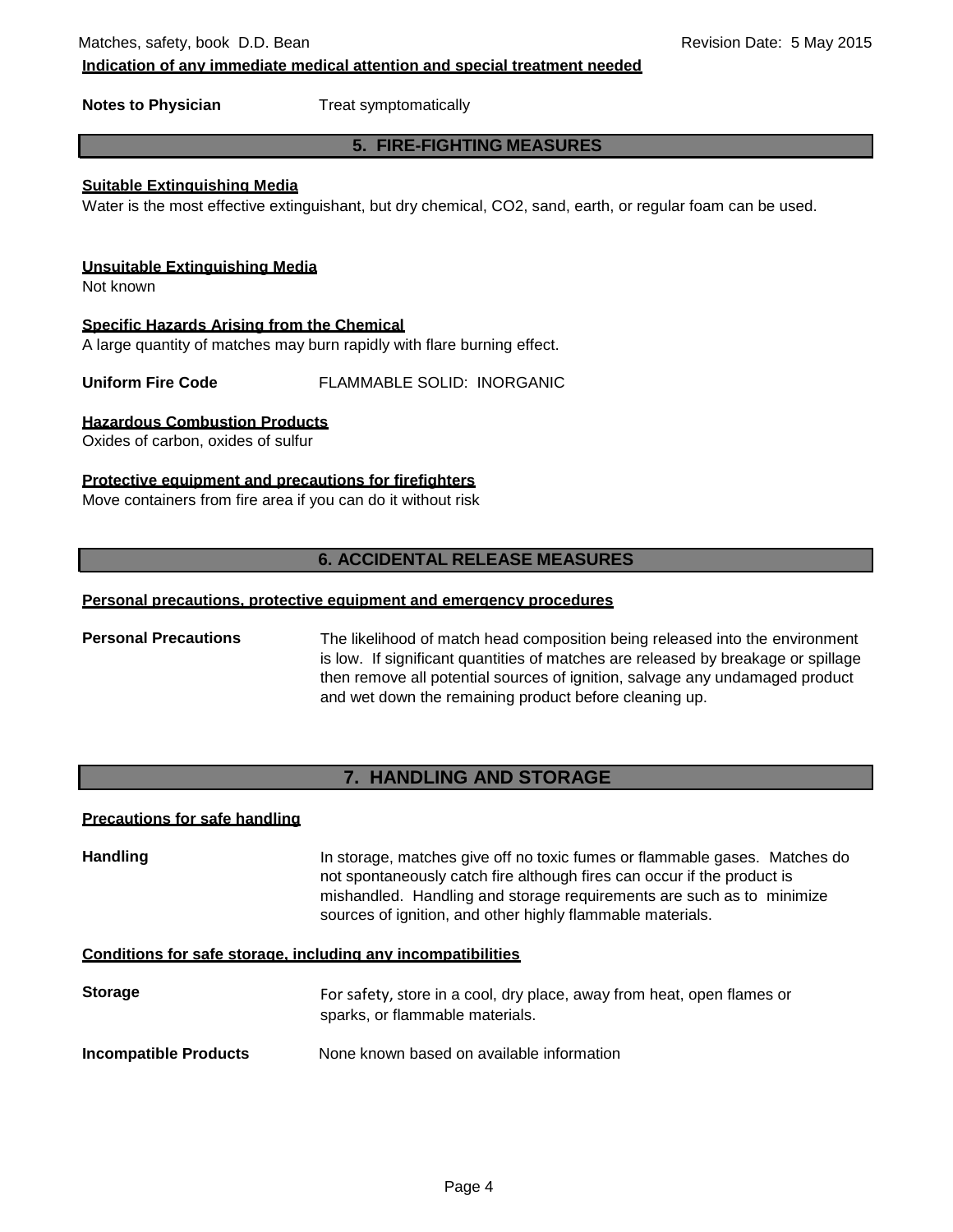## **8. EXPOSURE CONTROLS/PERSONAL PROTECTION**

#### **Control parameters**

**Exposure Guidelines**

No special measures are required when handling matches.

|                                         |                   | 9. PHYSICAL AND CHEMICAL PROPERTIES |                        |                |
|-----------------------------------------|-------------------|-------------------------------------|------------------------|----------------|
| <b>Physical and Chemical Properties</b> |                   |                                     |                        |                |
| <b>Physical State</b>                   | Solid             |                                     | Odor                   | None           |
| Appearance                              | Matches           |                                     | <b>Odor Threshold</b>  | no information |
| Color                                   | Various           |                                     |                        | available      |
|                                         |                   |                                     |                        |                |
| <b>Property</b>                         |                   | <b>Values</b>                       | <b>Remarks/ Method</b> |                |
| pH                                      |                   | No data available                   | None known             |                |
| <b>Melting/freezing point</b>           |                   | No data available                   | None known             |                |
| <b>Boiling point/boiling range</b>      |                   | No data available                   | None known             |                |
| <b>Flash Point</b>                      |                   | No data available                   | None known             |                |
| <b>Evaporation Rate</b>                 |                   | No data available                   | None known             |                |
| <b>Flammability (solid, gas)</b>        |                   | No data available                   | None known             |                |
| <b>Flammability Limit in Air</b>        |                   | No data available                   | None known             |                |
| <b>Upper flammability limit</b>         |                   | No data available                   | None known             |                |
| <b>Lower flammability limit</b>         |                   | No data available                   | None known             |                |
| Vapor pressure                          |                   | No data available                   | None known             |                |
| <b>Vapor density</b>                    |                   | No data available                   | None known             |                |
| <b>Specific Gravity</b>                 |                   | No data available                   | None known             |                |
| <b>Water Solubility</b>                 | No data available |                                     | None known             |                |
| Solubility in other solvents            |                   | No data available                   | None known             |                |
| <b>Partition coefficient:</b>           |                   |                                     |                        |                |
| n-octanol/water                         |                   | No data available                   | None known             |                |
| <b>Autoignition temperature</b>         |                   | No data available                   | None known             |                |
| <b>Decomposition temperature</b>        |                   | No data available                   | None known             |                |
| <b>Kiinematic viscosity</b>             |                   | No data available                   | None known             |                |
| <b>Dynamic viscosity</b>                |                   | No data available                   | None known             |                |
| <b>Explosive properties</b>             | No data available |                                     | None known             |                |
| <b>Oxidizing Properties</b>             | No data available |                                     | None known             |                |
|                                         |                   |                                     |                        |                |
| <b>Other information</b>                |                   |                                     |                        |                |
| <b>Softening Point</b>                  |                   | No data available                   | None known             |                |
| VOC Content (%)                         |                   | No data available                   | None known             |                |
| <b>Particle Size</b>                    |                   | No data available                   | None known             |                |
| <b>Particle Size Distribution</b>       |                   | No data available                   | None known             |                |
|                                         |                   |                                     |                        |                |

# **10. STABILITY AND REACTIVITY**

#### **Reactivity**

Stable under normal ambient conditions. They may spontaneous combustion at temperatures exceeding  $350^{\circ}$ F

#### **Chemical stability**

Stable under recommended storage conditions

### **Possiblity of Hazardous Reactions**

If ignited in large quantities matches produce much smoke

#### **Hazardous Polymerization**

Hazardous polymerization does not occur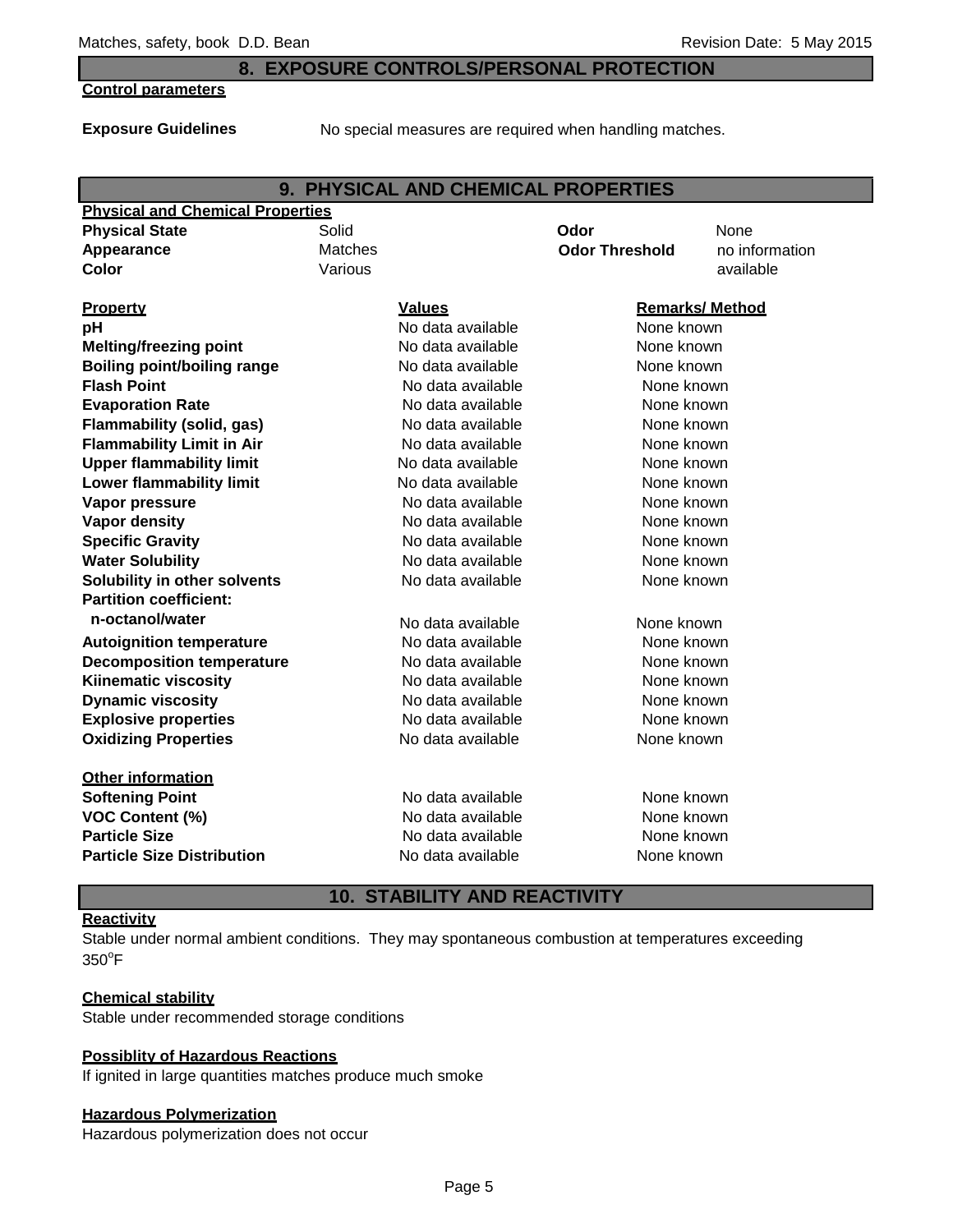# Matches, safety, book D.D. Bean Revision Date: 5 May 2015 **Conditions to avoid** Heat, flames, and sparks

#### **Incompatible materials**

None known based on available information

### **Hazardous Decomposition Products**

Oxides of carbon, oxides of sulfur

# **11. TOXICOLOGICAL INFORMAMTION**

#### **Information on likely routes of exposure**

| <b>Product Information</b> | Product does not present an acute toxicity hazard based on known or supplied<br>information                                                                                                                                                                        |
|----------------------------|--------------------------------------------------------------------------------------------------------------------------------------------------------------------------------------------------------------------------------------------------------------------|
| <b>Inhalation</b>          | Specific test data for the substance or mixture is not available. May cause<br>irritation of respiratory tract. Harmful by inhalation. (based on components).                                                                                                      |
| <b>Eye Contact</b>         | Specific test data for the substance or mixture is not available. Expected to be<br>an irritant based on components. Irritating to eyes. May cause redness, itching,<br>and pain. May cause temporary eye irritation.                                              |
| <b>Skin Contact</b>        | Specific test data for the substance or mixture is not available. Expected to be<br>an irritant based on components. Irritating to skin. Prolonged contact may<br>cause redness and irritation.                                                                    |
| Ingestion                  | Specific test data for the substance or mixture is not available. Ingestion may<br>cause irritation to mucous membranes. Ingestion may cause gastrointestinal<br>irritation, nausea, vomiting and diarrhea. May be harmful if swallowed. (based<br>on components). |

#### **Component Information**

| <b>Chemical Name</b>         | Oral LD50           | Dermal LD50                                    | <b>Inhalation LC50</b> |
|------------------------------|---------------------|------------------------------------------------|------------------------|
| ISulfur 7704-34-9            | >3000 mg/kg (Rat)   | $ $ >2000 mg/kg (Rabbit)   >9.23 mg/L (Rat) 4h |                        |
| Potassium chlorate 3811-04-9 | $=1870$ mg/kg (Rat) | $\vert$ <2000 mg/kg (Rabbit)                   |                        |

#### **Information on toxicological effects**

**Symptoms** Coughing and/ or wheezing from smoke inhalation.

| Delaved & immediate effects as well as chronic effects from short & long-term exposure |                                               |  |
|----------------------------------------------------------------------------------------|-----------------------------------------------|--|
| <b>Sensitization</b>                                                                   | No information available                      |  |
| <b>Mutagenic Effects</b>                                                               | No information available                      |  |
| Carcinogenicity                                                                        | Contains no ingredient listed as a carcinogen |  |
| <b>Reproductive Toxicity</b>                                                           | No information available                      |  |
| <b>STOT - single exposure</b>                                                          | No information available                      |  |
| <b>STOT - repeated exposure</b>                                                        | No information available                      |  |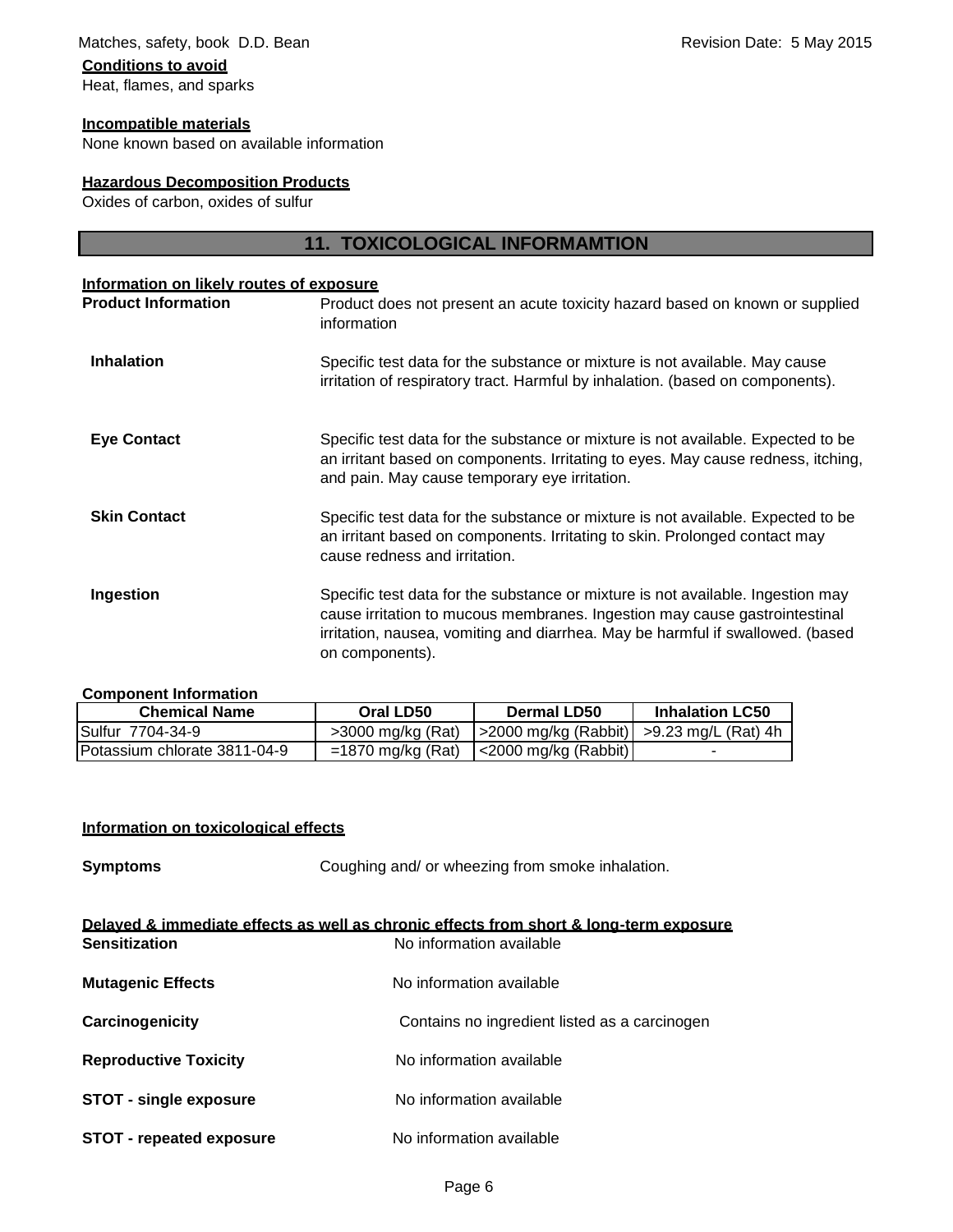| Matches, safety, book D.D. Bean | Revision Date: 5 May 2015                      |
|---------------------------------|------------------------------------------------|
| <b>Chronic Toxicity</b>         | No known effect based on available information |
| <b>Target Organ Effects</b>     | Respiratory system from smoke inhalation       |
| <b>Aspiration Hazard</b>        | No information available                       |

## **Numerical measures of toxicity Product Information**

**The following value is calculated based on App A (A.1.3.6.2.4) of the HazCom regulation**

### **ATEmix (oral)**

19,299 mg/kg

# **12. ECOLOGICAL INFORMATION**

#### **Ecotoxicity**

The environmental impact of this product has not been fully investigated. 88% of product is recycled paper.

### **Persistence and Degradability**

No information available

### **Bioaccumulation**

No information available

## **Other adverse effects**

No information available

|                                                                                                                                                                              | 13. DISPOSAL CONSIDERATIONS                                                                                                                                                                                                           |  |
|------------------------------------------------------------------------------------------------------------------------------------------------------------------------------|---------------------------------------------------------------------------------------------------------------------------------------------------------------------------------------------------------------------------------------|--|
| <b>Waste treatment methods</b>                                                                                                                                               |                                                                                                                                                                                                                                       |  |
| <b>Disposal methods</b>                                                                                                                                                      | Should not be released into the environment. Dispose of contents/containers in<br>accordance with local regulations. Dispose of waste in accordance with<br>environmental legislation. Used matchbooks may be recycled as paperboard. |  |
| <b>Contaminated Packaging</b>                                                                                                                                                | Dispose of contents/containers in accordance with local regulations                                                                                                                                                                   |  |
| <b>US EPA Waste Number</b><br>D <sub>001</sub>                                                                                                                               |                                                                                                                                                                                                                                       |  |
| <b>California Hazardous Waste Codes</b><br>181                                                                                                                               |                                                                                                                                                                                                                                       |  |
|                                                                                                                                                                              | 14. transport information                                                                                                                                                                                                             |  |
| <u>DOT</u><br>UN-No.<br><b>Proper Shipping Name</b><br><b>Hazard Class</b><br><b>Packing Group</b><br><b>Description</b><br><b>Emergency Response</b><br><b>Guide Number</b> | <b>UN1944</b><br>matches, safety<br>4.1<br>Ш<br>UN1944, MATCHES, SAFETY, 4.1, III<br>133<br>Packaging exception 49 CFR 173.186(c) allows for no placards.                                                                             |  |
|                                                                                                                                                                              |                                                                                                                                                                                                                                       |  |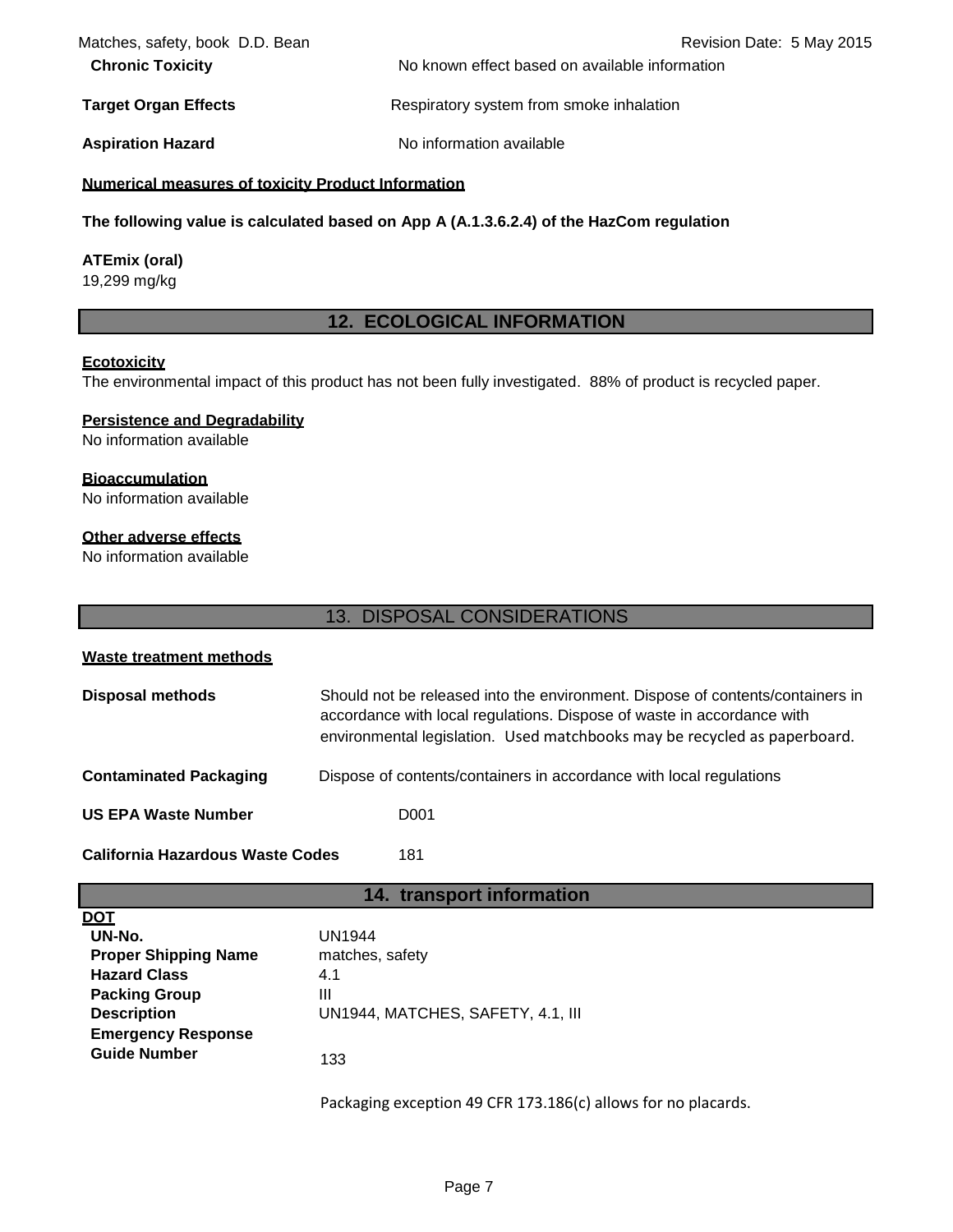Matches, safety, book D.D. Bean Revision Date: 5 May 2015

# **TDG**

| UN-No.                      | UN1944                            |
|-----------------------------|-----------------------------------|
| <b>Proper Shipping Name</b> | <b>MATCHES, SAFETY</b>            |
| <b>Hazard Class</b>         | 4.1                               |
| <b>Packing Group</b>        | Ш                                 |
| <b>Description</b>          | UN1944, MATCHES, SAFETY, 4.1, III |

# **MEX**

| UN-No.                      | <b>UN1944</b>                    |
|-----------------------------|----------------------------------|
| <b>Proper Shipping Name</b> | Matches, safety                  |
| <b>Hazard Class</b>         | 4.1                              |
| <b>Packing Group</b>        | Ш                                |
| <b>Descriptoin</b>          | UN1944 Matches, safety, 4.1, III |

# **IATA**

| UN-No.                      | UN1944                            |
|-----------------------------|-----------------------------------|
| <b>Proper Shipping Name</b> | <b>MATCHES, SAFETY</b>            |
| <b>Hazard Class</b>         | 41                                |
| <b>Packing Group</b>        | ÎΪİ                               |
| <b>Description</b>          | UN1944, MATCHES, SAFETY, 4.1, III |

# **IMDG/IMO**

| UN-No.                      | UN1944                            |
|-----------------------------|-----------------------------------|
| <b>Proper Shipping Name</b> | <b>MATCHES, SAFETY</b>            |
| <b>Hazard Class</b>         | 4.1                               |
| <b>Packing Group</b>        | Ш                                 |
| EmS No.                     | $F-A. S-1$                        |
| <b>Description</b>          | UN1944, MATCHES, SAFETY, 4.1, III |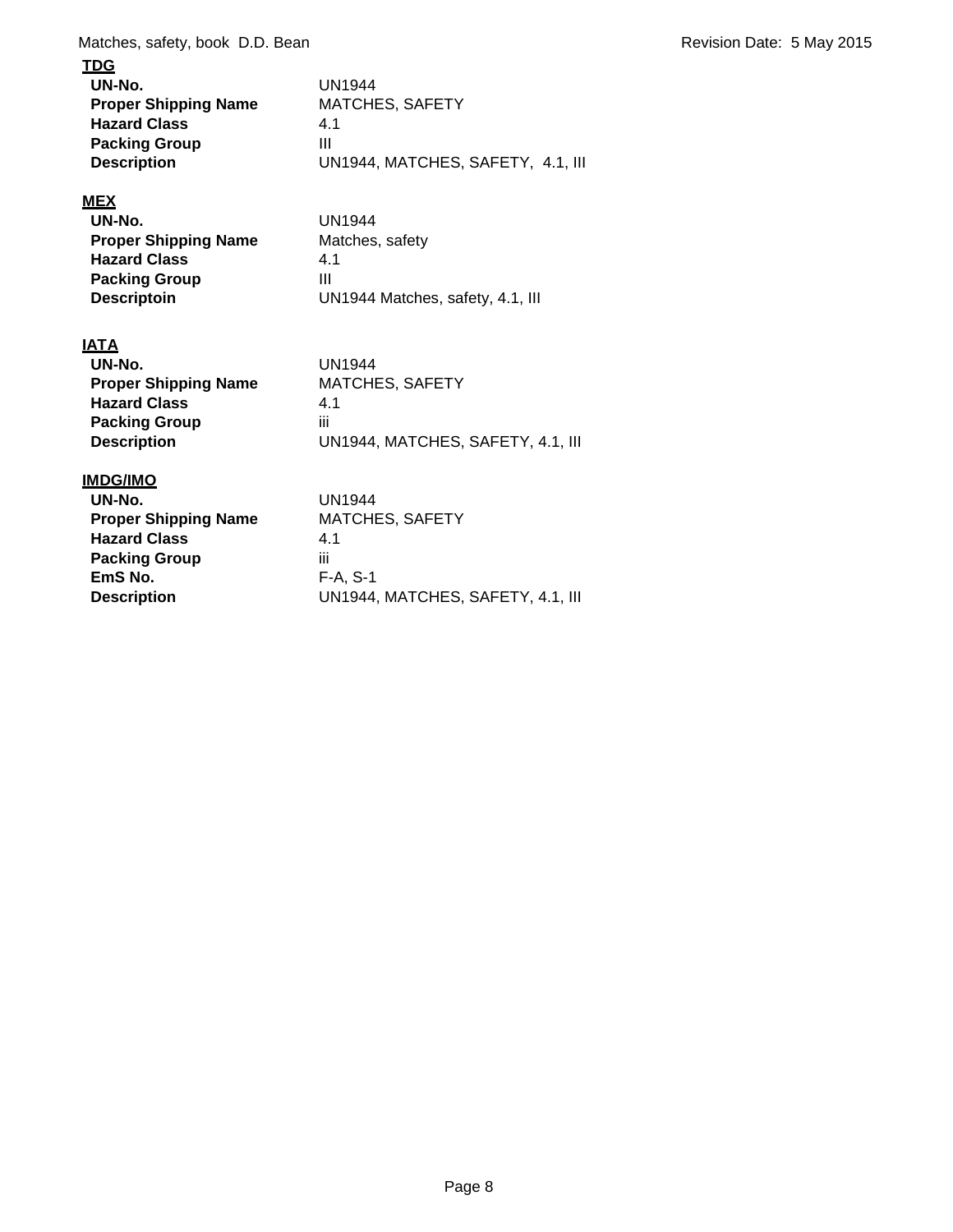# 15. REGULATORY INFORMATION

#### **International Inventories**

TSCA Complies DSL all components are listed either on the DSL or NDSL.

**TSCA -** United States Toxic Substances Control Act Section 8(b) Inventory **DSL/NDSL** - Canadian Domestic Substances List/Non-Domestic Substances List.

#### **US Federal Regulations**

#### **SARA 313**

Section 313 of Title III of the Superfund Amendments and Reauthorization Act of 1986 (SARA). This product does not contain any chemicals which are subject to the reporting requirements of the Act and Title 40 of the Code of Federal Regulations, Part 372

| <b>SARA 311/312 Hazard Categories</b> |     |
|---------------------------------------|-----|
| <b>Acute Health Hazard</b>            | No  |
| <b>Chronic Health Hazard</b>          | Nο  |
| <b>Fire Hazard</b>                    | Yes |
| Sudden release of pressure hazard     | No  |
| <b>Reactive Hazard</b>                | N٥  |

## **CWA (Clean Water Act)**

This product does not contain any substances regulated as pollutants pursuant to the Clean Water Act (40 CFR 122.21 and 40 CFR 122.42)

### **CERCLA**

This material, as supplied, does not contain any substances regulated as hazardous substances under the Comprehensive Environmental Response Compensation and Liability Act (CERCLA) (40 CFR 302) or the Superfund Amendments and Reauthorization Act (SARA) (40 CFR 355). There may be specific reporting requirements at the local, regional, or state level pertaining to releases of this material

#### **US State Regulations**

#### **California Proposition 65**

This product does not contain any Proposition 65 chemicals

#### **U.S. State Right-to-Know Regulations**

| <b>Chemical Name</b>            | ΝJ | МA | РA |  |
|---------------------------------|----|----|----|--|
| Potassium chlorate<br>3811-04-9 |    |    |    |  |
| Sulfur<br>7704-34-9             |    |    |    |  |